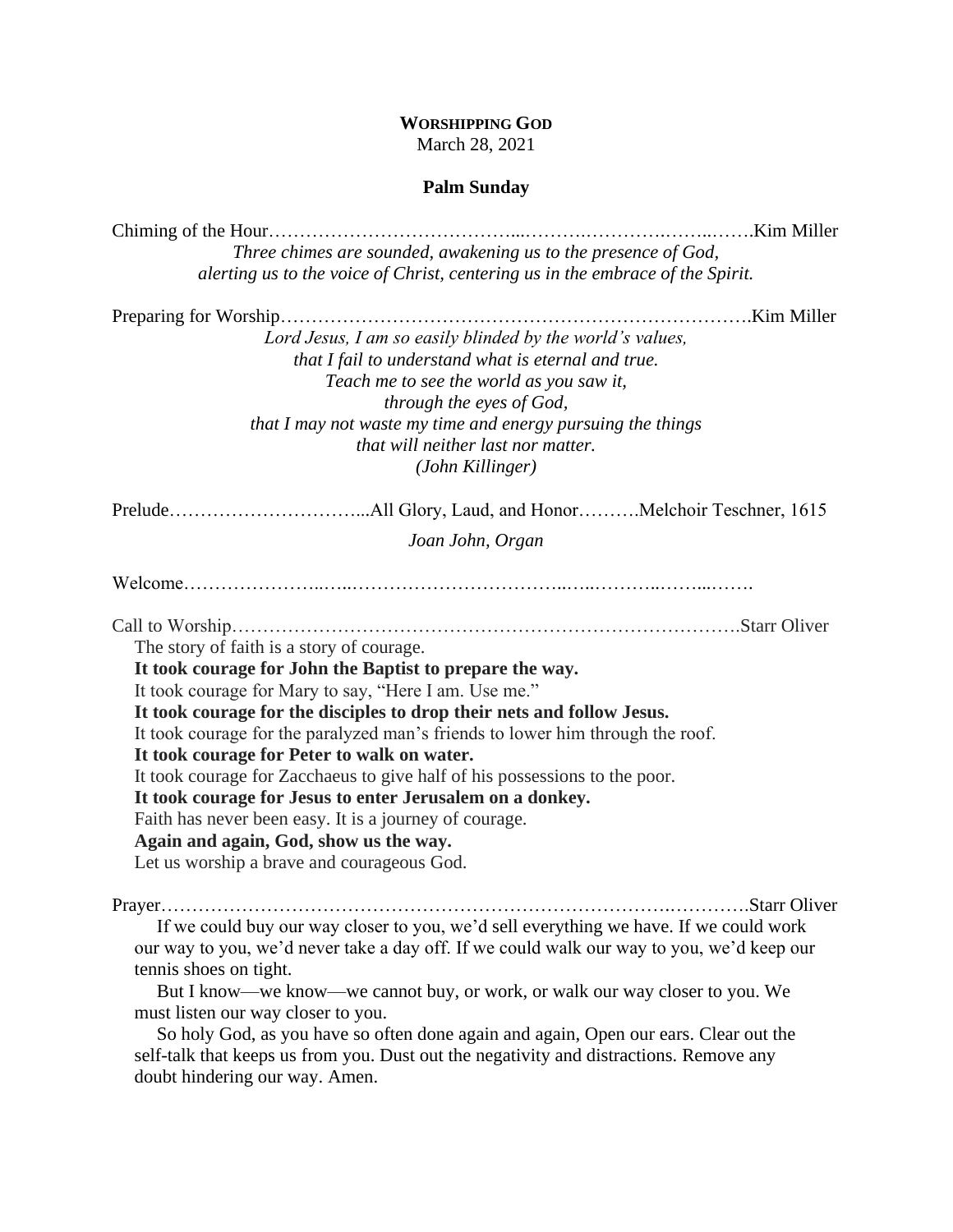Hymn………………………………………………..………………… All Glory Laud and Honor

*Robin Duncan and the CBC Quartet*

## *Refrain:*

*All glory, laud and honor to you Redeemer King, To whom the lips of children made sweet hosannas ring.*

*You are the King of Israel, and David's royal Son, Now in the Lord's name coming, our King and blessed One!*

*The people of the Hebrews with palms before you went; Our praise and prayer and anthems before you we present:*

*To you, before your passion, they sang their hymns of praise; To you, now high exalted, our melody we raise:*

*As you received their praises, accept the prayers we bring, For you delight in goodness, O good and gracious King!*

Call to Confession…………………..………………………………………………….Kim Miller

A phrase has been floating around more and more in recent months: "We can do hard things." These words have become an anthem for so many. You can buy these words on poster prints, on greeting cards, and even on coffee mugs.

These five simple words aren't particularly radical, so when I stop to think about why they have caught hold for so many, I can only assume that it is because life and faith require courage.

Vulnerability requires courage. Relationships require courage. Advocacy and justice require courage. Facing our privilege requires courage. Faith requires courage. Even confession requires courage.

So friends, let us do hard things. Let us confess together, trusting that God is always there, Cheering us on, in every courageous act. Let us pray. . .

Prayer of Confession……………………………………………………Deana Otwell-Clinton God of palm branches and hallelujahs:

**We confess—we love a good Palm Sunday celebration.**

We love the sound of a joyful parade. We love shouting, "hallelujah!"

**We love that Palm Sunday means Easter is just around the corner. We love good news.**

However, if we slow down and pay attention, we know that Palm Sunday was not a walk in the park for you.

**There was risk. There was fear. There was the threat of violence. You were leading a peaceful protest against an unjust empire, And the whole world knew it.**

Forgive us for glossing over the courage this day took. Remind us that the story of faith is a story of courage, and even we can do hard things.

**With hope we pray. Amen.**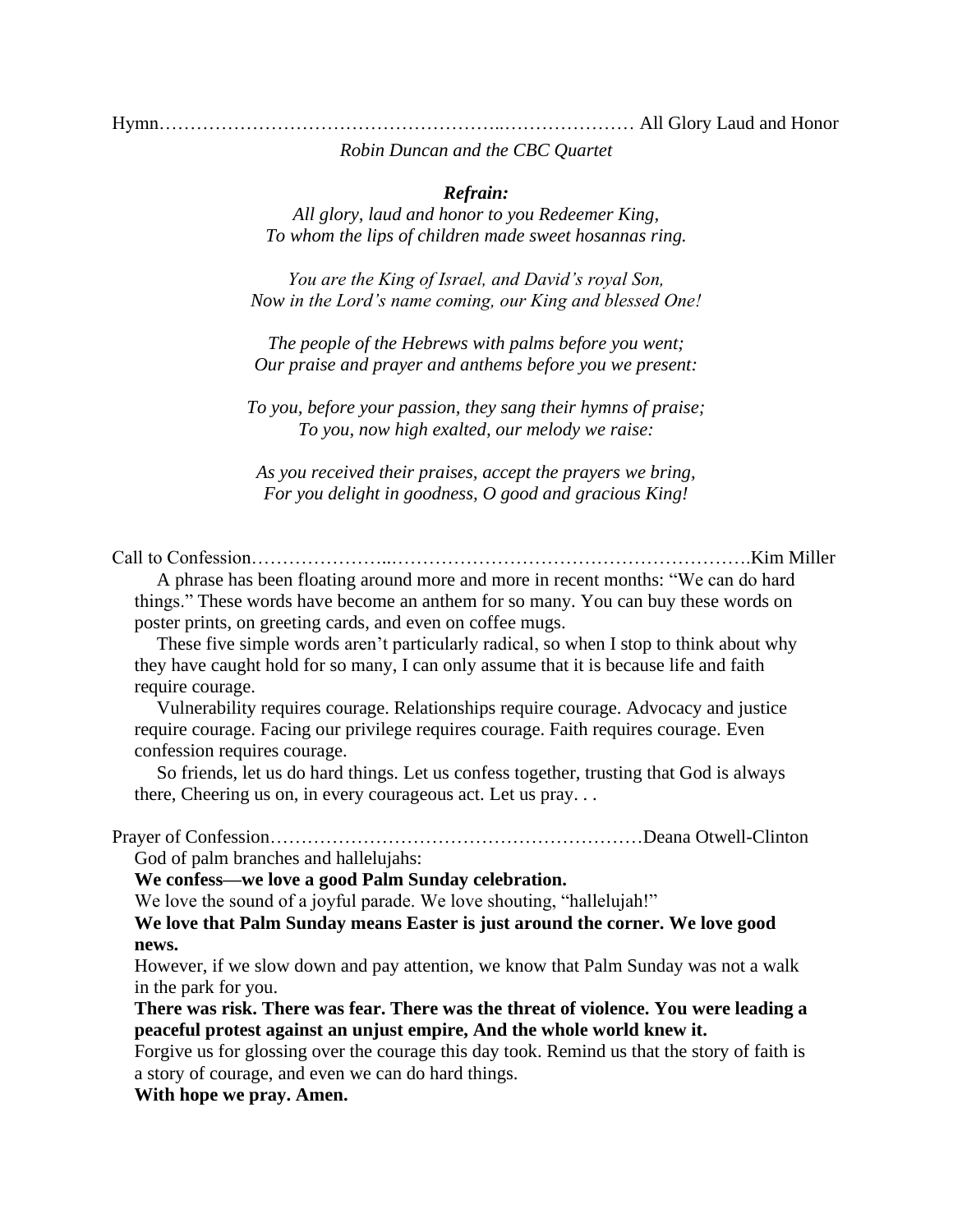Words of Forgiveness……………………………………………………………..……Kim Miller Sisters and brothers in Christ, even when we gloss over the truth, even when our courage fails us, even when we doubt that we can do hard things, God believes in us. God loves us. God forgives us. Hear and believe this truth:

**We are known. We are loved. We are forgiven. Again and again and again. Amen.**

Gospel Lesson from John 12………………………………………………..……….Susan Shelton

Six days before Passover, Jesus came to Bethany, home of Lazarus, whom Jesus had raised from the dead. Lazarus and his sisters hosted a dinner for him. Martha served and Lazarus was among those who joined him at the table. Then Mary took an extraordinary amount, almost three-quarters of a pound, of very expensive perfume made of pure nard. She anointed Jesus' feet with it, then wiped his feet dry with her hair. The house was filled with the aroma of the perfume. Judas Iscariot, one of his disciples (the one who was about to betray him), complained, "This perfume was worth a year's wages! Why wasn't it sold and the money given to the poor?" (He said this not because he cared about the poor but because he was a thief. He carried the money bag and would take what was in it.)

Then Jesus said, "Leave her alone. This perfume was to be used in preparation for my burial, and this is how she has used it. You will always have the poor among you, but you won't always have me."

Many Jews learned that he was there. They came not only because of Jesus but also to see Lazarus, whom he had raised from the dead. The chief priests decided that they would kill Lazarus too. It was because of Lazarus that many of the Jews had deserted them and come to believe in Jesus.

The next day the great crowd that had come for the festival heard that Jesus was coming to Jerusalem. They took palm branches and went out to meet him. They shouted, "Hosanna!

Blessings on the one who comes in the name of the Lord! Blessings on the king of Israel!"

Jesus found a young donkey and sat on it, just as it is written, Don't be afraid, Daughter Zion. Look! Your king is coming, sitting on a donkey's colt.

His disciples didn't understand these things at first. After he was glorified, they remembered that these things had been written about him and that they had done these things to him.

The Word of the Lord. **Thanks be to God.**

Hymn……………………………………………….…………………Hosanna, Loud Hosanna *Robin Duncan and the CBC Quartet*

> *Hosanna, loud hosanna, the little children sang; Through pillared court and temple the lovely anthem rang; To Jesus who had blessed them, close folded to his breast, The children sang their praises, the simplest and the best.*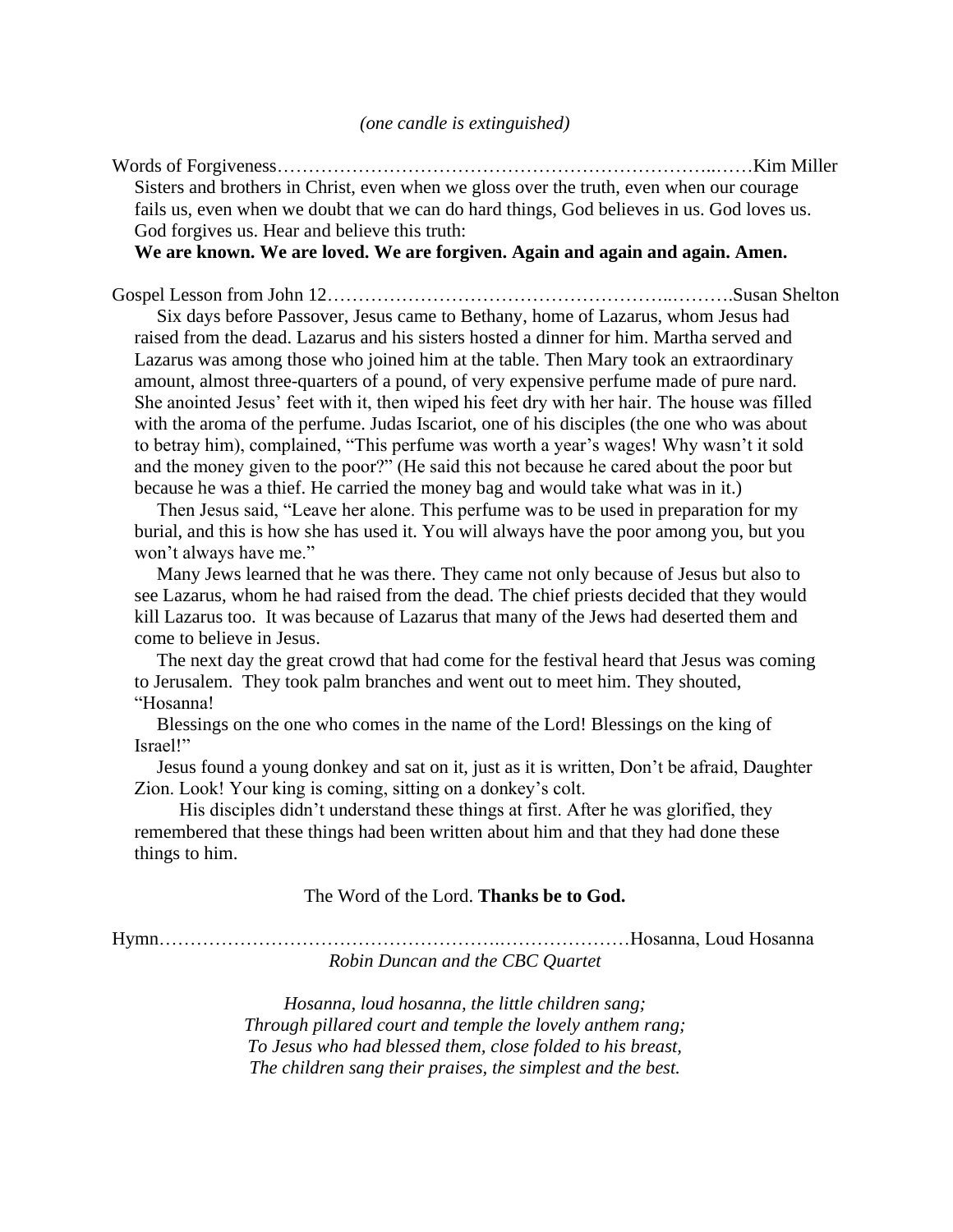*From Olivet they followed 'mid an exultant crowd, The victor palm branch waving, and chanting clear and loud; The Lord of earth and heaven rode on in lowly state, Nor scorned the little children should on his bidding wait.*

*"Hosanna in the highest!" That ancient song we sing, For Christ is our Redeemer, the Lord of heaven our King. O may we ever praise him with heart and life and voice, And in his blissful presence eternally rejoice!*

| I refuse to believe that I am powerless.<br>I refuse to believe that injustice and hatred are simply the way it has to be.<br>I refuse to believe that I am better or more deserving than my neighbor.<br>I refuse to believe that my self-worth is rooted in my accomplishments or appearance.<br>I refuse to believe that the Church is dying because I see God all around me.<br>I refuse to believe that the traditions of old are the only path for moving forward.<br>I refuse to believe that I cannot make a difference.<br>So, with hope in my heart, I will strive<br>to live a life of courage, conviction, and compassion,<br>Just as Jesus taught us. Amen. |
|--------------------------------------------------------------------------------------------------------------------------------------------------------------------------------------------------------------------------------------------------------------------------------------------------------------------------------------------------------------------------------------------------------------------------------------------------------------------------------------------------------------------------------------------------------------------------------------------------------------------------------------------------------------------------|
| Robin Duncan and the CBC Quartet                                                                                                                                                                                                                                                                                                                                                                                                                                                                                                                                                                                                                                         |
| In the cross of Christ I glory, towering $o$ 'er the wrecks of time;<br>All the light of sacred story gathers round its head sublime.                                                                                                                                                                                                                                                                                                                                                                                                                                                                                                                                    |
| When the woes of life o'er-take me, hopes deceive and fears annoy,<br>Never shall the cross forsake me. Lo! It glows with peace and joy.                                                                                                                                                                                                                                                                                                                                                                                                                                                                                                                                 |
| When the sun of bliss is beaming light and love upon my way,<br>From the cross the radiance streaming adds more luster to the day.                                                                                                                                                                                                                                                                                                                                                                                                                                                                                                                                       |
| Band and blessing, pain and pleasure, by the cross are sanctified;<br>Pease is there and knows no measure, joys that thro' all time abide.                                                                                                                                                                                                                                                                                                                                                                                                                                                                                                                               |
| As you leave this space,<br>May your mouth speak of God's goodness.<br>May your arms hold those in need.<br>May your feet walk toward justice.<br>May your heart trust its worth.                                                                                                                                                                                                                                                                                                                                                                                                                                                                                        |